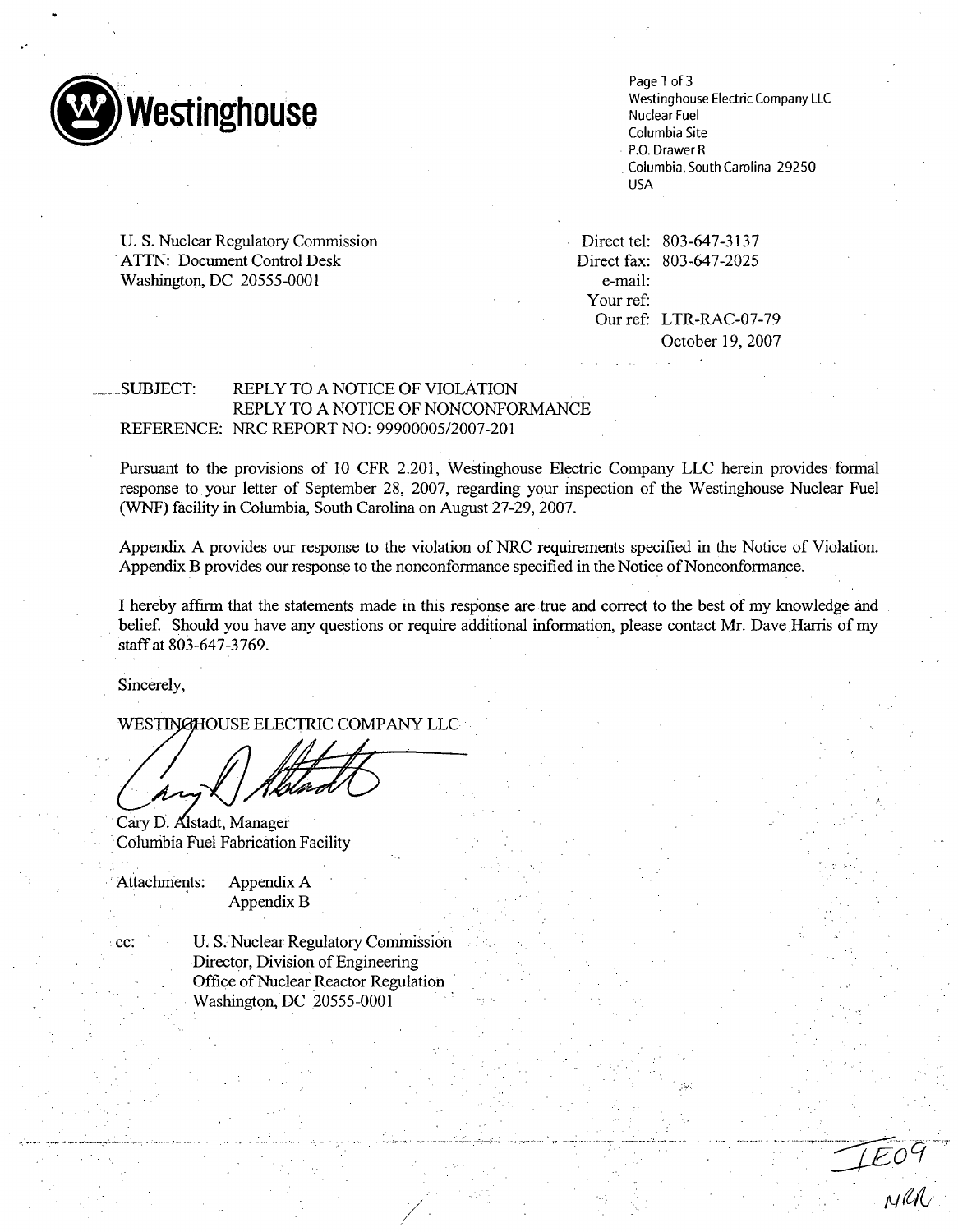Page 2 of 3 Westinghouse Electric Company **LLC** Nuclear Fuel Columbia Site P.O. Drawer R Columbia, South Carolina 29250 USA

# **APPENDIX A**

# **WESTINGHOUSE RESPONSE** TO **NOTICE** OF VIOLATION

**A.1** The following information is provided in response to the violation described in your September 28, 2007 letter.

### **A.1.a-- ACKNOWLEDGEMENT OF THE VIOLATION**

The violation is correct as stated in the Notice of Violation.

#### **A.l.b REASON** FOR THE **VIOLATION**

The reason for the violation is that the level of detail in the Electronic Problem Notice procedure was less than adequate in that it was assumed that the user was already cognizant of the requirement to report conditions adverse to safety in the Corrective Action Process (CAPs).

#### **A.l.c** CORRECTIVE **ACTION TAKEN AND** RESULTS **ACHIEVED**

Procedure QA-617, *Processing an EPN (Electronic Problem Notice),* has been revised to include additional criteria for when to create a CAPs issue. The list includes:

- **0** Deviations that are the result of an error in the details provided in a design document (i.e., drawing, specification, etc.) or require design engineering evaluation.
- **0** Deviations that are the result of an error in the details provided in a fabrication document.
- Deviations in the details of a purchasing document that result in non-conforming product.

A review of other nonconformance / deviation procedures to assure proper instructions were given related to performing the appropriate evaluation for 1 OCFR21 applicability revealed no other issues.

### **A.1.d ACTIONS TO PREVENT RECURRENCE**

In addition to revising procedure QA-617, the notice of violation Was communicated to each of the U.S. Fuel Manufacturing sites for use as operating experience.

### A.1;e **DATE WHEN FULL COMPLIANCE** WILL BE **ACHIEVED**

Full compliance was achieved on October **18,** 2007 when procedure QA-6 **17,** Revision 17 was released for use in the Electronic Training and Procedure System (ETAPS).